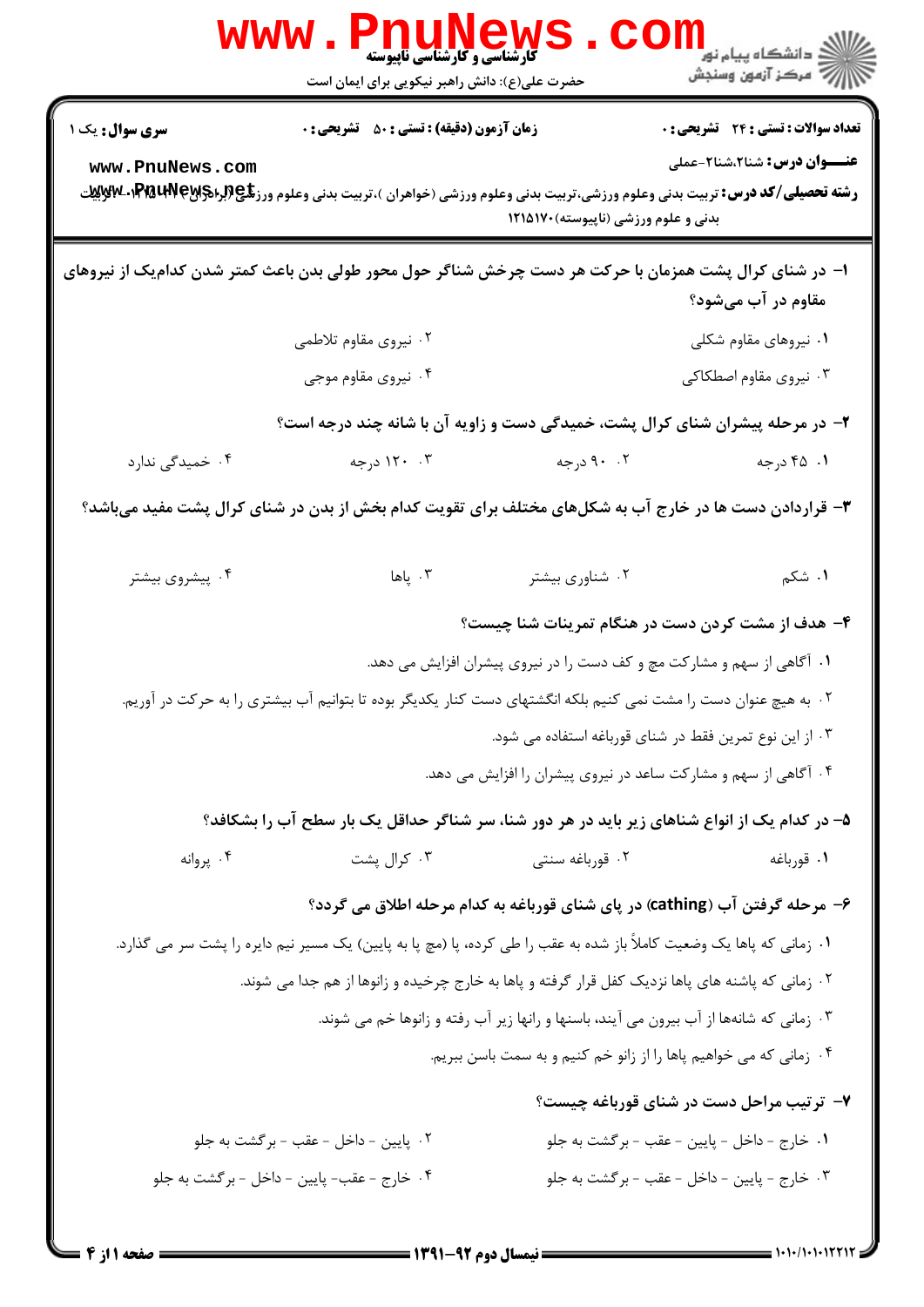|                                                                                                     | <b>WWW.PNUNews</b><br><b>گارشناسی و کارشناسی ناپیوسته</b><br>حضرت علی(ع): دانش راهبر نیکویی برای ایمان است | ڪ دانشڪاه پيا <sub>م</sub> نور<br><mark>√</mark> مرڪز آزمون وسنڊش                                                                                                                                                                     |  |  |  |
|-----------------------------------------------------------------------------------------------------|------------------------------------------------------------------------------------------------------------|---------------------------------------------------------------------------------------------------------------------------------------------------------------------------------------------------------------------------------------|--|--|--|
| <b>سری سوال : ۱ یک</b>                                                                              | <b>زمان آزمون (دقیقه) : تستی : 50 ٪ تشریحی : 0</b>                                                         | <b>تعداد سوالات : تستی : 24 ۔ تشریحی : 0</b>                                                                                                                                                                                          |  |  |  |
| www.PnuNews.com                                                                                     |                                                                                                            | <b>عنـــوان درس:</b> شنا2،شنا2-عملی<br><b>رشته تحصیلی/کد درس:</b> تربیت بدنی وعلوم ورزشی،تربیت بدنی وعلوم ورزشی (خواهران )،تربیت بدنی وعلوم ورز <b>شگی(ببرادPm یا بهبر</b> کلید <b>) بهبر</b><br>بدنی و علوم ورزشی (ناپیوسته) ۱۲۱۵۱۷۰ |  |  |  |
|                                                                                                     |                                                                                                            | ۸– در شنای قورباغه در مرحله پیشران مچ دست چه حالتی دارد؟                                                                                                                                                                              |  |  |  |
|                                                                                                     |                                                                                                            | ۰۱ مچ ها به بالا تغییر جهت می دهند و شست ها رو به پایین می چرخند.                                                                                                                                                                     |  |  |  |
| ۰۲ مچ ها به پایین تغییر جهت می دهند و شست ها رو به بالا می چرخند.                                   |                                                                                                            |                                                                                                                                                                                                                                       |  |  |  |
| ۰۳ مچ ها به پایین ت <b>غ</b> ییر جهت می دهند و شست ها رو به پایین می چرخند.                         |                                                                                                            |                                                                                                                                                                                                                                       |  |  |  |
| ۰۴ مچ ها به بالا تغییر جهت می دهند و شست ها رو به بالا می چرخند.                                    |                                                                                                            |                                                                                                                                                                                                                                       |  |  |  |
| ۹- کدام یک از تمرینات پای قورباغه به شناگر کمک می کند تا فشار قدرتمند پاها علیه وزن بدن را لمس کند؟ |                                                                                                            |                                                                                                                                                                                                                                       |  |  |  |
|                                                                                                     | ۰۲ پا زدن معکوس                                                                                            | ۰۱ پا زدن با فشار به دیواره استخر                                                                                                                                                                                                     |  |  |  |
|                                                                                                     | ۰۴ پا زدن در کنار دیواره استخر                                                                             | ۰۳ پا زدن عمودي                                                                                                                                                                                                                       |  |  |  |
| ∙۱- در شنای پروانه فاصله دست ها موقع ورود به آب چه میزان می باشد؟                                   |                                                                                                            |                                                                                                                                                                                                                                       |  |  |  |
|                                                                                                     | ۰۲ به اندازه طول دست شناگر باشد.                                                                           | ٠١ نصف عرض شانه باشد.                                                                                                                                                                                                                 |  |  |  |
|                                                                                                     | ۰۴ به اندازه عرض شانه ها باشد.                                                                             | ۰۳ دستها در کنار یکدیگر باشد.                                                                                                                                                                                                         |  |  |  |
|                                                                                                     |                                                                                                            | 11- در شنای پروانه زمان ورود دستها (مچ به پایین ) به داخل آب چه هنگام می باشد؟                                                                                                                                                        |  |  |  |
|                                                                                                     |                                                                                                            | ٠١. باسن تا سطح آب بالا آمده باشد و سر خارج از آب باشد.                                                                                                                                                                               |  |  |  |
|                                                                                                     |                                                                                                            | ۰۲ باسن تا سطح آب بالا آمده و سر به داخل آب فرو می رود .                                                                                                                                                                              |  |  |  |
|                                                                                                     |                                                                                                            | ۰۳ زمانی که سر بیرون از آب قرار دارد دستها را به جلو پرتاب می کنیم.                                                                                                                                                                   |  |  |  |
|                                                                                                     |                                                                                                            | ۰۴ پاها ضربه خود را زده باشند.                                                                                                                                                                                                        |  |  |  |
|                                                                                                     |                                                                                                            | <b>۱۲</b> - کدام عبارت در شنای پروانه صحیح می باشد؟                                                                                                                                                                                   |  |  |  |
|                                                                                                     |                                                                                                            | ۰۱ سر باید قبل از ورود مجدد دست به آب و دومین ضربه پا به پایین به زیر آب برده شود.                                                                                                                                                    |  |  |  |
|                                                                                                     | ۰۲ سر باید بعد از ورود مجدد دست به آب و اولین ضربه پا به پایین به زیر آب برده شود.                         |                                                                                                                                                                                                                                       |  |  |  |
| ۰۳ سر باید قبل از ورود مجدد دست به آب و اولین ضربه پا به پایین به زیر آب برده شود.                  |                                                                                                            |                                                                                                                                                                                                                                       |  |  |  |
|                                                                                                     |                                                                                                            | ۰۴ سر باید بعد از ورود مجدد دست به آب و دومین ضربه پا به پایین به زیر آب برده شود.                                                                                                                                                    |  |  |  |
|                                                                                                     |                                                                                                            | ۱۳- اولین ضربه پای دلفین در حرکت پای شنای پروانه چه زمانی زده می شود؟                                                                                                                                                                 |  |  |  |
|                                                                                                     | ۰۲ در انتهای مرحله پیشران                                                                                  | ۰۱ درست قبل از ورود دستها به آب                                                                                                                                                                                                       |  |  |  |
|                                                                                                     | ۰۴ در ابتدای مرحله پیشران                                                                                  | ۰۳ درست بعد از ورود دست ها به آب                                                                                                                                                                                                      |  |  |  |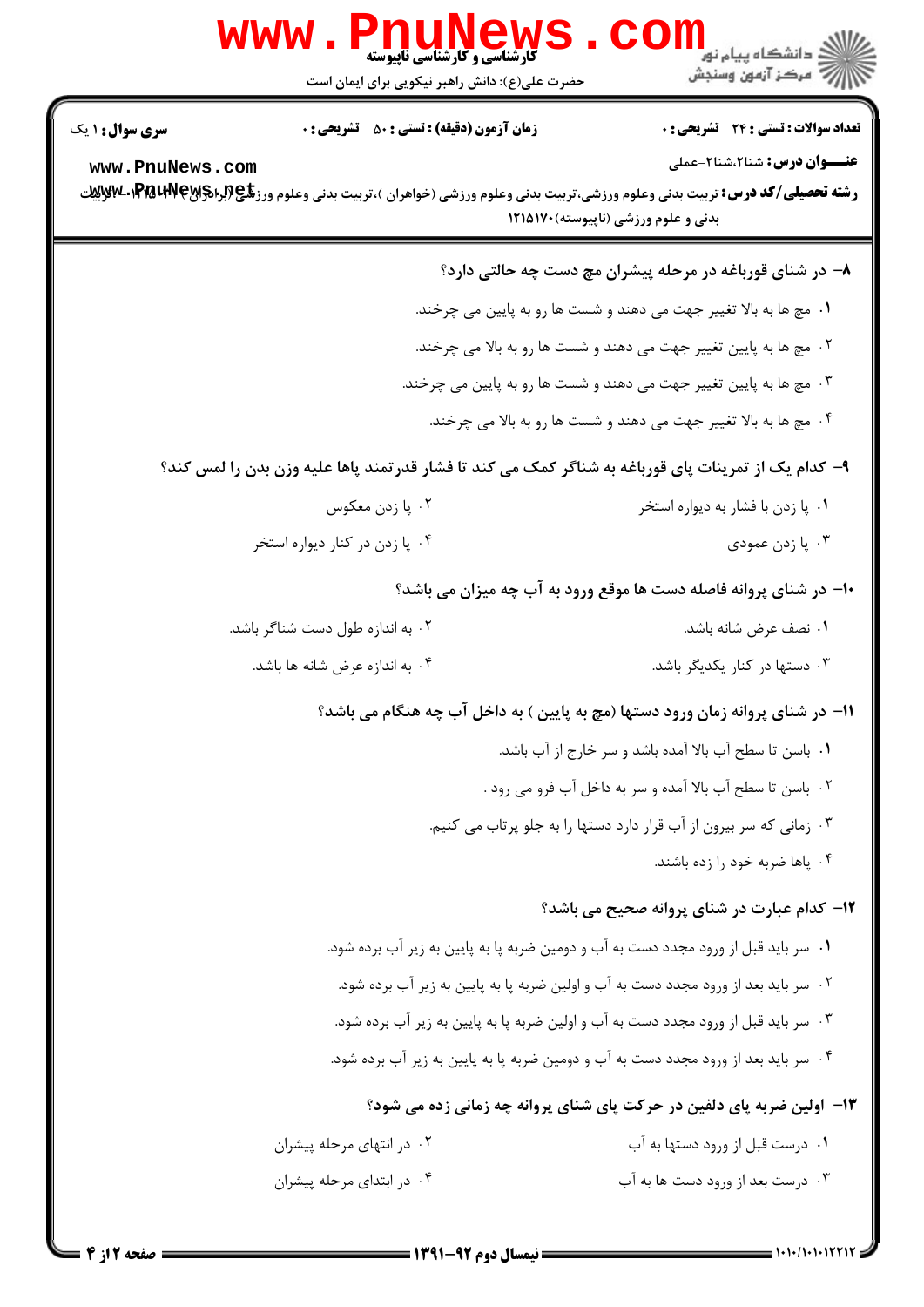|                                                                                                  | <b>www . PNUN</b><br><b>کارشناسی و کارشناسی ناپیوسته</b><br>حضرت علی(ع): دانش راهبر نیکویی برای ایمان است                                                                                     |                                      | : دانشگاه پيام نو <mark>ر</mark><br>رآ مرکز آزمون وسنجش                      |  |  |
|--------------------------------------------------------------------------------------------------|-----------------------------------------------------------------------------------------------------------------------------------------------------------------------------------------------|--------------------------------------|------------------------------------------------------------------------------|--|--|
| <b>سری سوال : ۱ یک</b><br>www.PnuNews.com                                                        | <b>زمان آزمون (دقیقه) : تستی : 50 ٪ تشریحی : 0</b><br><b>رشته تحصیلی/کد درس:</b> تربیت بدنی وعلوم ورزشی،تربیت بدنی وعلوم ورزشی (خواهران )،تربیت بدنی وعلوم ورز <b>شگی(لبرادPMUPM-PM)«Wy</b> y | بدنی و علوم ورزشی (ناپیوسته)۱۲۱۵۱۷۰  | تعداد سوالات : تستى : 24 - تشريحي : 0<br><b>عنـــوان درس:</b> شنا2،شنا2-عملی |  |  |
|                                                                                                  | ۱۴- در استارت کرال پشت قراردادن یک پا بالاتر از پای دیگر روی دیوار به چه علت می باشد؟                                                                                                         |                                      |                                                                              |  |  |
|                                                                                                  | ۰۱ مانع از لیزخوردن پای شناگر و امکان کنترل بهتری از جهت یابی زاویه جداشدن از دیوار را میسر می سازد.                                                                                          |                                      |                                                                              |  |  |
| ۰۲ نیروی بیشتری برای انجام استارت ایجاد می کند.                                                  |                                                                                                                                                                                               |                                      |                                                                              |  |  |
|                                                                                                  | ۰۳ باعث پیشروی بیشتر می شود.                                                                                                                                                                  |                                      |                                                                              |  |  |
|                                                                                                  |                                                                                                                                                                                               |                                      | ۰۴ مانع از فرورفتن شناگر می شود.                                             |  |  |
| ۱۵– وضعیت سر شناگر در هنگام استارت کرال پشت به چه صورت می باشد؟                                  |                                                                                                                                                                                               |                                      |                                                                              |  |  |
| ۰۱ سر متمایل به جلو و دیواره را نگاه می کنیم تا آب وارد بینی نشود.                               |                                                                                                                                                                                               |                                      |                                                                              |  |  |
| ۰۲ سر متمایل به عقب بوده و همزمان با فشار پا به دیواره به جلو نگاه می کنیم.                      |                                                                                                                                                                                               |                                      |                                                                              |  |  |
| ۰۳ سر متمایل به عقب است به طوری که بتوان انتهای دیگر استخر را دید .                              |                                                                                                                                                                                               |                                      |                                                                              |  |  |
| ۰۴ سر از الگوی خاصی تبعیت نمی کند به هر شکلی که شناگر راحت تر باشد می تواند سر خود را تنظیم کند. |                                                                                                                                                                                               |                                      |                                                                              |  |  |
|                                                                                                  |                                                                                                                                                                                               |                                      | ۱۶- در برگشت شناگر چه زمانی باید شناکردن را شروع کند؟                        |  |  |
| ۰۲ قبل از افزایش یافتن سرعت سر خوردن                                                             |                                                                                                                                                                                               | ۰۱ بعد از کاسته شدن از سرعت سر خوردن |                                                                              |  |  |
| ۰۴ قبل از کاسته شدن از سرعت سر خوردن                                                             |                                                                                                                                                                                               | ۰۳ بعد از افزایش یافتن سرعت سر خوردن |                                                                              |  |  |
|                                                                                                  |                                                                                                                                                                                               |                                      | <b>۱۷- کدام یک از برگشت های زیر موثرتر وکارآمدتر هستند؟</b>                  |  |  |
| ۰۴ برگشت باز                                                                                     | ۰۳ پیچشی نشسته                                                                                                                                                                                | ۰۲ پیچشی                             | ۰۱ سالتو                                                                     |  |  |
|                                                                                                  | ۱۸– در کدام یک از چهار شنا هنگام برگشت زدن نیازی به تماس دست با دیواره استخر نیست؟                                                                                                            |                                      |                                                                              |  |  |
|                                                                                                  | ۰۲ قورباغه                                                                                                                                                                                    |                                      | ٠١ كرال سينه                                                                 |  |  |
|                                                                                                  | ۰۴ کرال پشت و کرال سینه                                                                                                                                                                       |                                      | ۰۳ پروانه                                                                    |  |  |
|                                                                                                  |                                                                                                                                                                                               |                                      | <b>۱۹</b> - در مسابقات شنا اعتراض ها باید به چه کسی تحویل شود؟               |  |  |
|                                                                                                  | ۰۲ به سرداور تسلیم شود.                                                                                                                                                                       |                                      | ۰۱ به سرپرست تیم ارائه شود.                                                  |  |  |
|                                                                                                  | ۰۴ به منشی کل تحویل داده شود.                                                                                                                                                                 |                                      | ۰۳ به سرپرست داوران تحویل داده شود.                                          |  |  |
|                                                                                                  |                                                                                                                                                                                               |                                      |                                                                              |  |  |